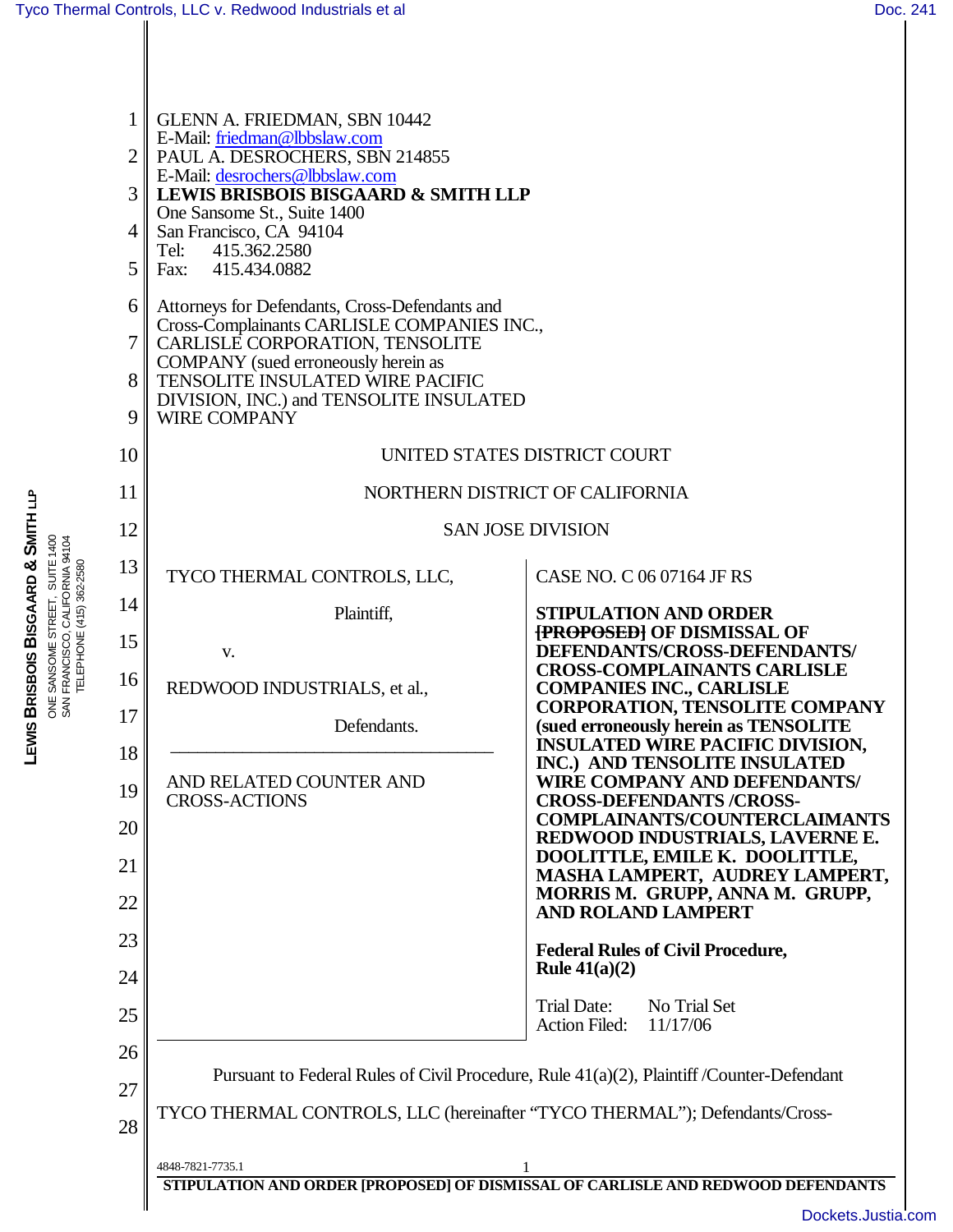**STIPULATION AND ORDER [PROPOSED] OF DISMISSAL OF CARLISLE AND REDWOOD DEFENDANTS** 1 2 3 4 5 6 7 8 9 10 11 12 13 14 15 16 17 18 19 20 21 22 23 24 25 26 27 28 4848-7821-7735.1 2 Defendants/Cross-Complainants CARLISLE COMPANIES INC., CARLISLE CORPORATION, TENSOLITE COMPANY (sued erroneously herein as TENSOLITE INSULATED WIRE PACIFIC DIVISION, INC.) and TENSOLITE INSULATED WIRE COMPANY (collectively hereinafter "CARLISLE"); Defendants/Cross-Defendants/Cross-Complainants/Counter-Claimants REDWOOD INDUSTRIALS, LAVERNE E. DOOLITTLE, EMILE K. DOOLITLE, MASHA LAMPERT, AUDREY LAMPERT, MORRIS M. GRUPP, ANNA M. GRUPP, and ROLAND LAMPERT (collectively hereinafter "REDWOOD"); and Defendant/Cross-Defendant/Cross-Complainant/Counter-Claimant ROWE INDUSTRIES, INC. (as alleged successor in interest to defendants COLEMAN CABLE & WIRE CO., PACIFIC TRANSFORMER CO., HILL MAGNETICS, INC. and HILL INDUSTRIES, INC.) (collectively hereinafter "ROWE") hereby stipulate, with a request for Court approval, as follows: **WHEREAS** TYCO THERMAL and CARLISLE have reached a settlement of the claims alleged by TYCO THERMAL as against CARLISLE, which has been reduced to writing, executed by the parties, and fully funded by CARLISE; **WHEREAS** TYCO THERMAL and REDWOOD have reached a settlement of the claims alleged by TYCO THERMAL as against REDWOOD, which has been reduced to writing, executed by the parties, and fully funded by REDWOOD; **WHEREAS** CARLISLE and REDWOOD brought motions seeking approval of their respective settlements pursuant to California Code of Civil Procedure § 877.6 and orders barring contribution, indemnity, and other claims pursuant to CERCLA and the Uniform Comparative Fault Act ("UCFA"), 12 U.L.A. 147 1996; and **WHEREAS** the Court issued an Order on 8/12/10 granting CARLISLE's and REDWOOD'S motions, approving the settlements, and barring contribution and indemnity claims against CARLISLE and REDWOOD. TYCO THERMAL hereby dismisses, with prejudice, its operative complaint and all causes of action therein as against CARLISLE and REDWOOD. CARLISLE hereby dismisses with prejudice, its operative cross-complaint and all causes of action therein as against TYCO THERMAL, REDWOOD and ROWE.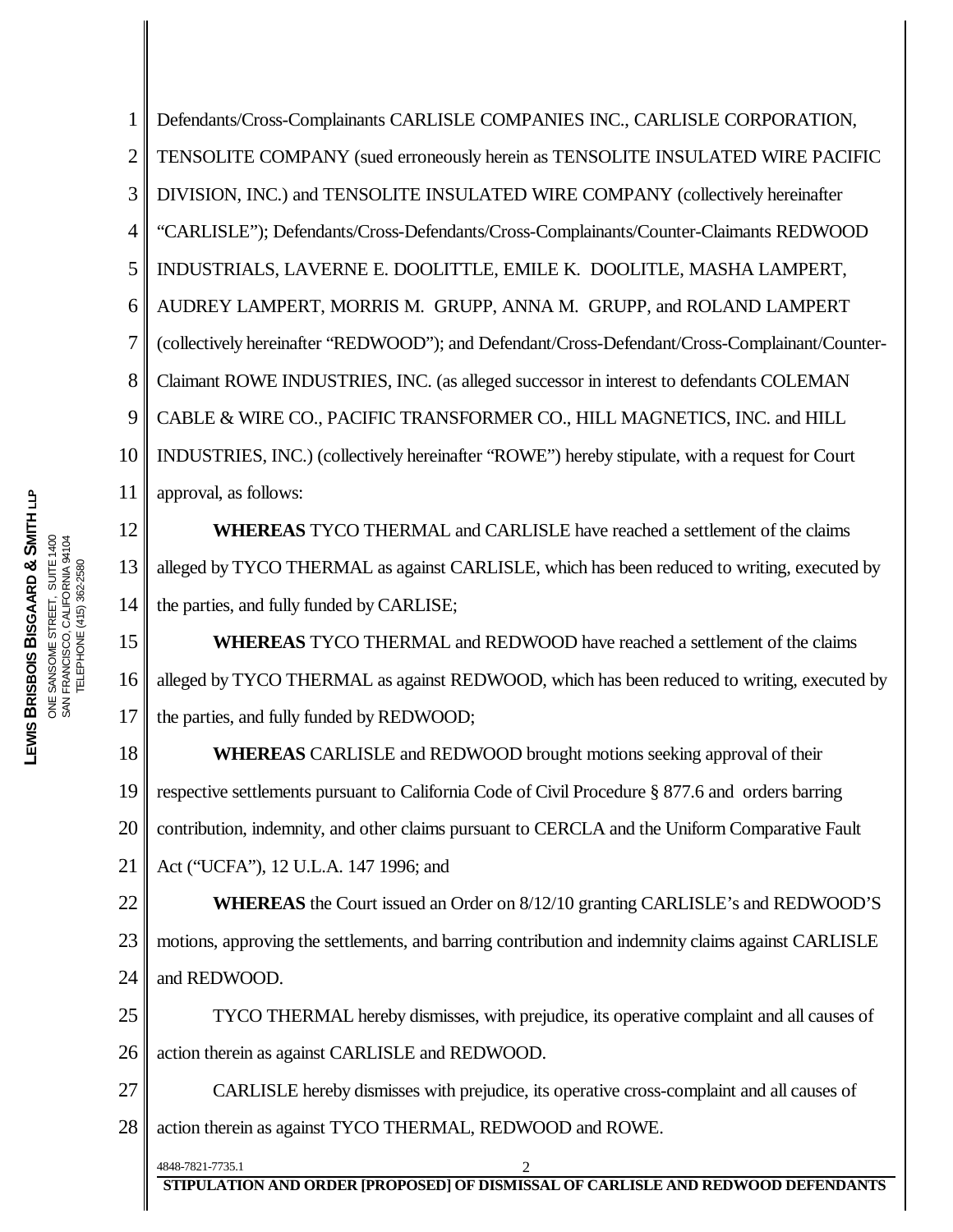| 1              |                                                                                                        | REDWOOD hereby dismisses with prejudice, its operative cross-complaint and counterclaim                                         |  |  |
|----------------|--------------------------------------------------------------------------------------------------------|---------------------------------------------------------------------------------------------------------------------------------|--|--|
| $\overline{2}$ | and all causes of action therein as against TYCO THERMAL, CARLISLE and ROWE.                           |                                                                                                                                 |  |  |
| 3              |                                                                                                        | ROWE hereby dismisses with prejudice, its operative cross-complaint and all causes of action                                    |  |  |
| $\overline{4}$ |                                                                                                        | therein as against CARLISLE and REDWOOD.                                                                                        |  |  |
| 5              | Each party to bear its own costs and attorneys' fees.                                                  |                                                                                                                                 |  |  |
| 6              | IT IS SO STIPULATED:                                                                                   |                                                                                                                                 |  |  |
| 7              | Dated: September 10, 2010                                                                              | <b>STANZLER LAW GROUP</b>                                                                                                       |  |  |
| 8<br>9         | By                                                                                                     | /S/ Jordan S. Stanzler<br>Jordan S. Stanzler, Esq.<br>Attorneys for Plaintiff                                                   |  |  |
| 10             |                                                                                                        | TYCO THERMAL CONTROLS, LLC                                                                                                      |  |  |
| 11             | Dated: September 10, 2010                                                                              | LEWIS BRISBOIS BISGAARD & SMITH LLP                                                                                             |  |  |
| 12             | By:                                                                                                    | /S/ Paul A. Desrochers<br>Paul A. Desrochers, Esq.                                                                              |  |  |
| 13             |                                                                                                        | Attorneys for Defendants/Cross-Defendants/Counter-Claimants<br>CARLISLE COMPANIES INC., CARLISLE                                |  |  |
| 14             |                                                                                                        | CORPORATION, TENSOLITE COMPANY (sued<br>erroneously herein as TENSOLITE INSULATED WIRE                                          |  |  |
| 15             |                                                                                                        | PACIFIC DIVISION, INC.) and TENSOLITE INSULATED<br><b>WIRE COMPANY</b>                                                          |  |  |
| 16             |                                                                                                        |                                                                                                                                 |  |  |
| 17             | Dated: September 10, 2010                                                                              | LAW OFFICE OF MARGARET DOLLBAUM                                                                                                 |  |  |
| 18             | By:                                                                                                    | /S/ Margaret R. Dollbaum<br>Margaret R. Dollbaum, Esq.                                                                          |  |  |
| 19<br>20       |                                                                                                        | Attorneys for Defendants/Cross-Defendants/Counter-Claimants<br>REDWOOD INDUSTRIALS, ROLAND LAMPERT and<br><b>AUDREY LAMPERT</b> |  |  |
| 21             |                                                                                                        |                                                                                                                                 |  |  |
| 22             | Dated: September 10, 2010                                                                              | <b>GORDON &amp; REES LLP</b>                                                                                                    |  |  |
| 23             | By:                                                                                                    | /S/ Mordecai D. Boone<br>Mordecai D. Boone, Esq.<br>Attorneys for Defendants/Counter-Claimants                                  |  |  |
| 24             |                                                                                                        | ROWE INDUSTRIES, INC.                                                                                                           |  |  |
| 25             | Pursuant to General Order 45, section X.B., I hereby attest that I have on file all holograph          |                                                                                                                                 |  |  |
| 26             | signatures for any signatures indicated by a "conformed" signature (/S/) within this e-filed document. |                                                                                                                                 |  |  |
| 27             | /S/ Paul A. Desrochers<br>Paul A. Desrochers                                                           |                                                                                                                                 |  |  |
| 28             |                                                                                                        |                                                                                                                                 |  |  |
|                | 4848-7821-7735.1                                                                                       | 3<br>STIPULATION AND ORDER [PROPOSED] OF DISMISSAL OF CARLISLE AND REDWOOD DEFENDANTS                                           |  |  |
|                |                                                                                                        |                                                                                                                                 |  |  |

TELEPHONE (415) 362-2580